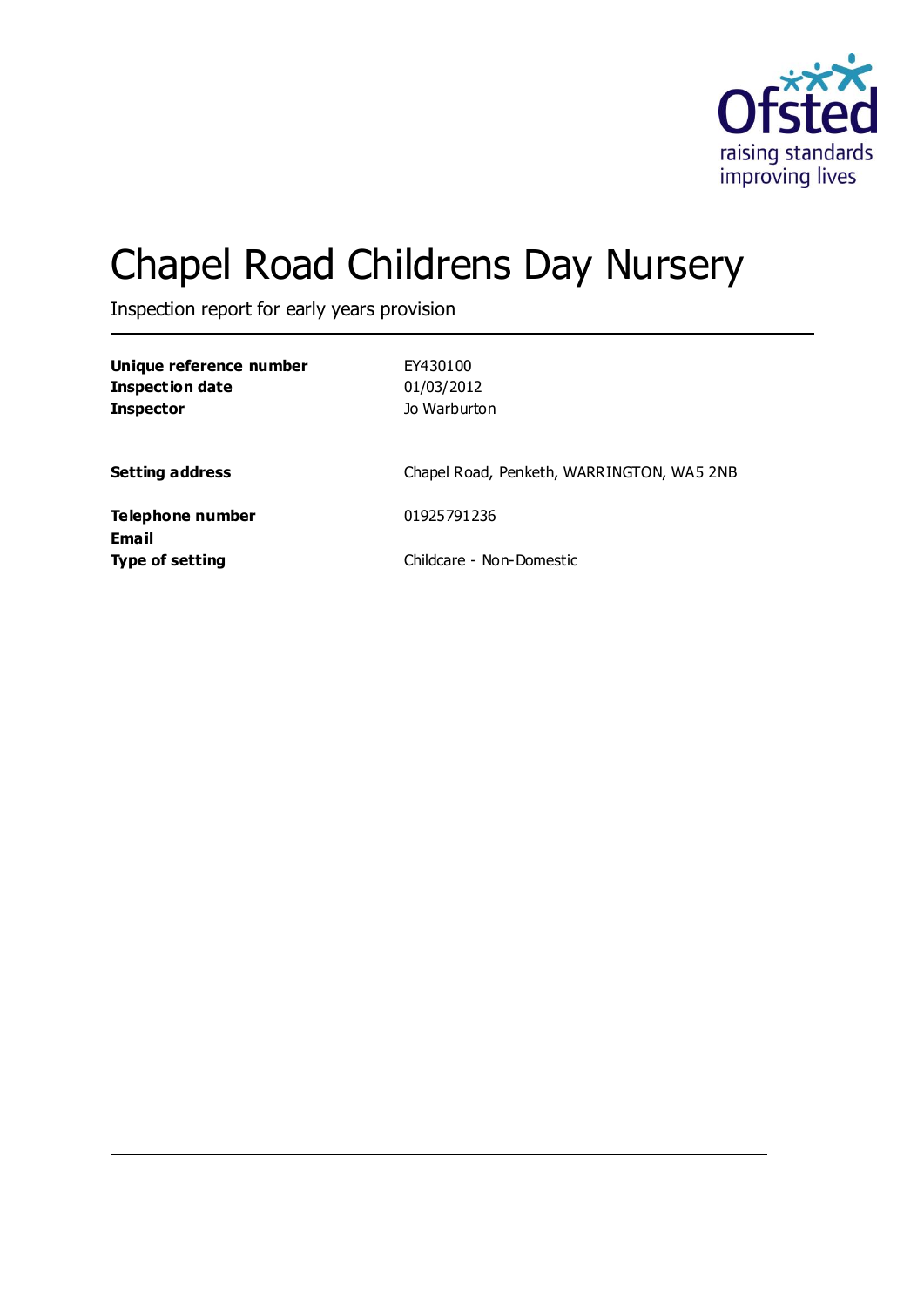The Office for Standards in Education, Children's Services and Skills (Ofsted) regulates and inspects to achieve excellence in the care of children and young people, and in education and skills for learners of all ages. It regulates and inspects childcare and children's social care, and inspects the Children and Family Court Advisory Support Service (Cafcass), schools, colleges, initial teacher training, work-based learning and skills training, adult and community learning, and education and training in prisons and other secure establishments. It assesses council children's services, and inspects services for looked after children, safeguarding and child protection.

If you would like a copy of this document in a different format, such as large print or Braille, please telephone 0300 123 1231, or email enquiries@ofsted.gov.uk.

You may copy all or parts of this document for non-commercial educational purposes, as long as you give details of the source and date of publication and do not alter the information in any way.

T: 0300 123 1231 Textphone: 0161 618 8524 E: enquiries@ofsted.gov.uk W: [www.ofsted.gov.uk](http://www.ofsted.gov.uk/)

© Crown copyright 2012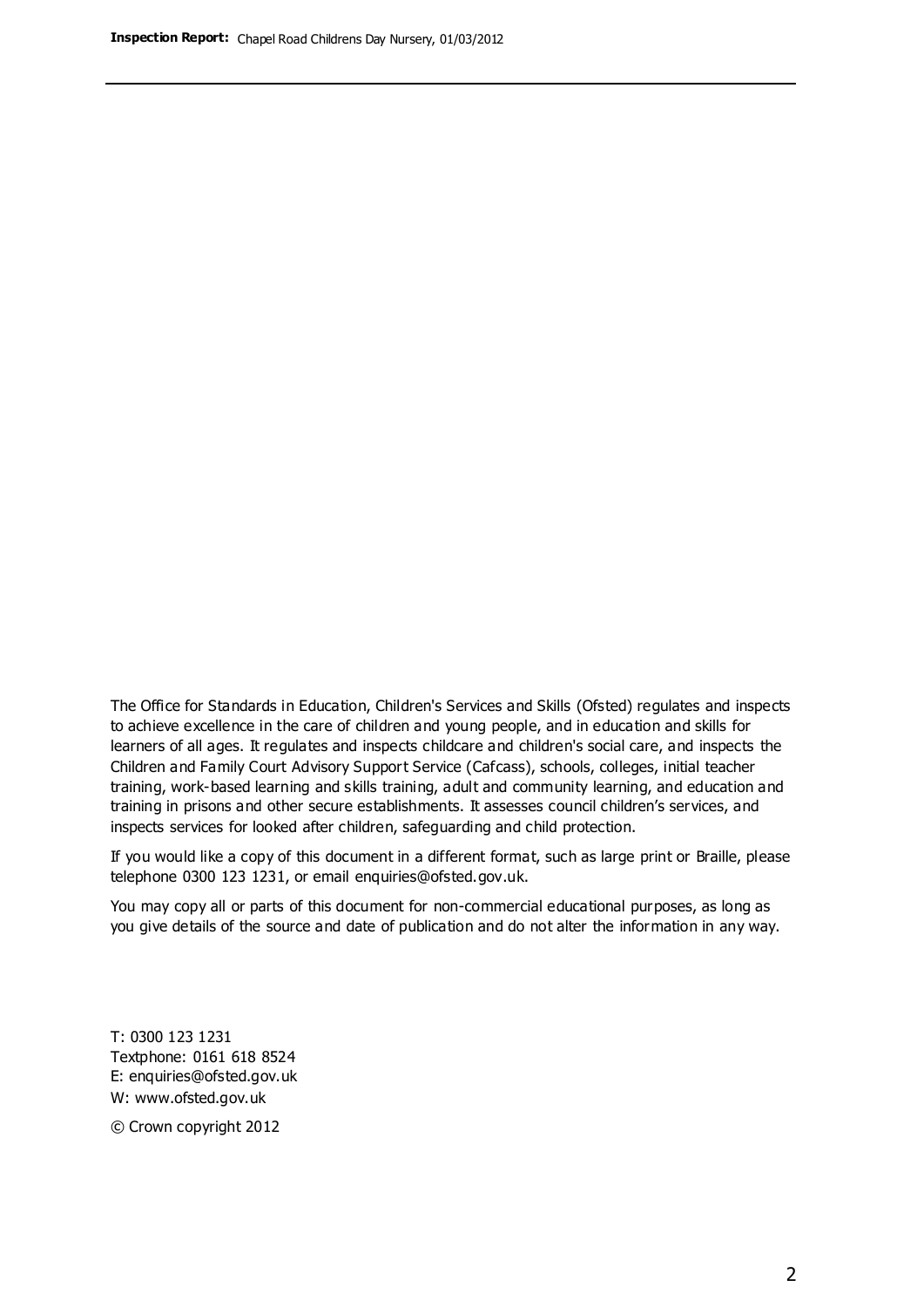### **Introduction**

This inspection was carried out by Ofsted under Sections 49 and 50 of the Childcare Act 2006 on the quality and standards of the registered early years provision. 'Early years provision' refers to provision regulated by Ofsted for children from birth to 31 August following their fifth birthday (the early years age group). The registered person must ensure that this provision complies with the statutory framework for children's learning, development and welfare, known as the *Early* Years Foundation Stage.

The provider must provide a copy of this report to all parents with children at the setting where reasonably practicable. The provider must provide a copy of the report to any other person who asks for one, but may charge a fee for this service (The Childcare (Inspection) Regulations 2008 regulations 9 and 10).

The setting also makes provision for children older than the early years age group which is registered on the voluntary and/or compulsory part(s) of the Childcare Register. This report does not include an evaluation of that provision, but a comment about compliance with the requirements of the Childcare Register is included in Annex B.

Please see our website for more information about each childcare provider. We publish inspection reports, conditions of registration and details of complaints we receive where we or the provider take action to meet the requirements of registration.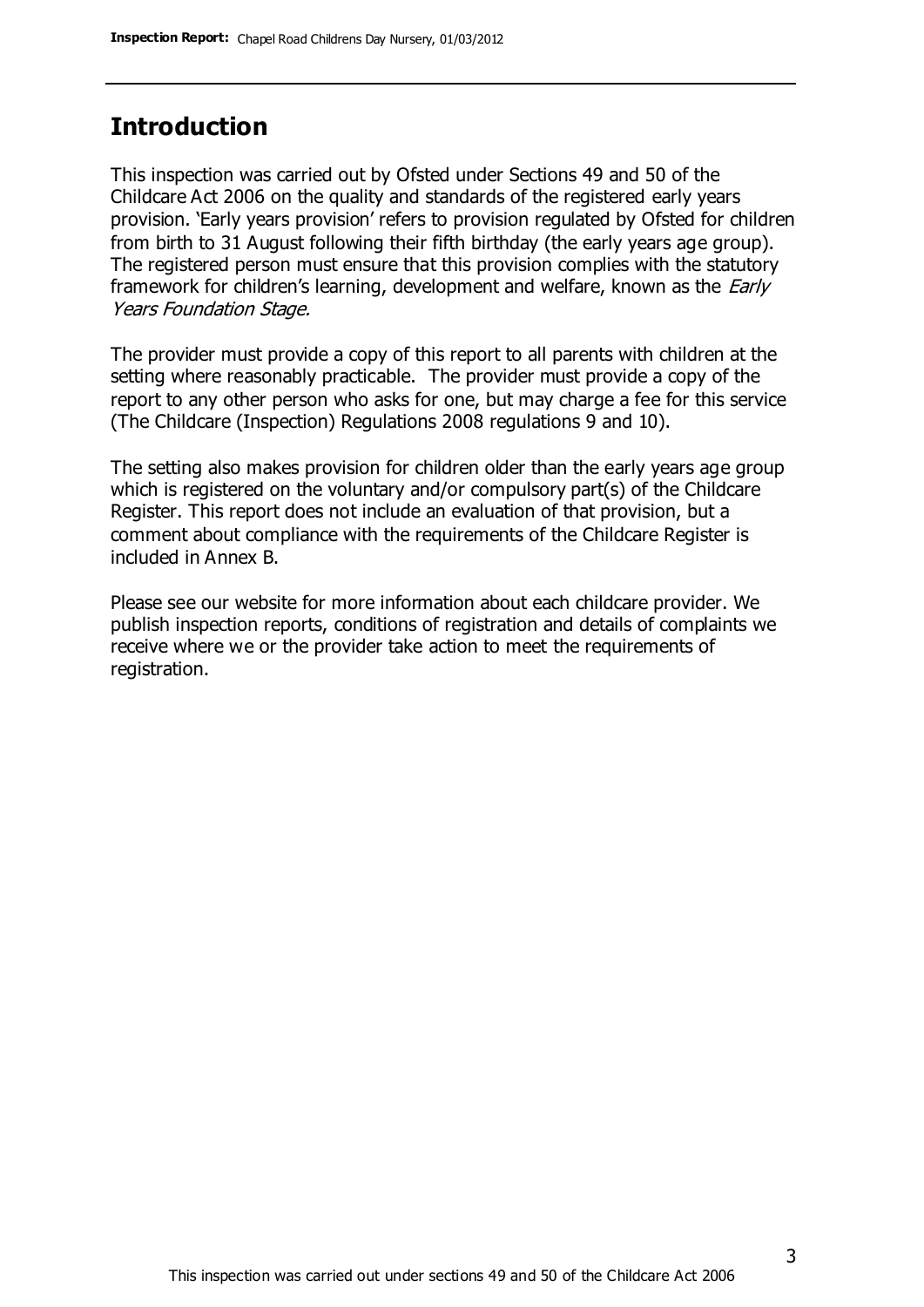### **Description of the setting**

Chapel Road Children's Day Nursery is one of three privately owned settings run by the same provider. It registered in September 2011 and operates from four rooms plus a dining hall within a converted school house. Children have access to an enclosed outdoor play area. The nursery is situated in a residential area in Penketh, Warrington, Cheshire. It is open each weekday from 7.30am to 6pm for 52 weeks of the year.

The nursery is registered on the Early Years Register. A maximum of 50 children may attend the nursery at any one time. There are currently nine children aged from 14 months to under five years on roll, some in part-time places. The setting also makes provision for children older than the early years age group which is registered on the compulsory and voluntary parts of the Childcare Register. The nursery currently supports children with special education needs and/or disabilities.

There are four members of staff, all of whom hold appropriate early years qualifications, National Vocational Qualification at level 3. One member of staff holds level 4. In addition, one member of staff is currently working towards their Foundation Degree. The setting provides funded early education to three and fouryear-old children and receives support from the local authority.

### **The overall effectiveness of the early years provision**

Overall the quality of the provision is satisfactory.

Children enjoy their time at the nursery and are cared for in a welcoming and inclusive environment. They benefit from a suitable range of activities and routines, and make steady progress in their learning and development. However, for older children, accessibility for mark making equipment and a rich print environment are sometimes limited. In the short time it has been open the nursery has established appropriate relationships with parents, carers and other agencies. The management and staff reflect on their practice and demonstrate a sufficient capacity to improve. This has highlighted the need to extend resources for information communication and technology and to develop the outdoor area.

### **What steps need to be taken to improve provision further?**

To further improve the early years provision the registered person should:

- extend resources to support children's learning in information technology, such as cameras and programmable toys
- develop the outside area to offer all the children freedom to explore and use their senses, be physically active and exuberant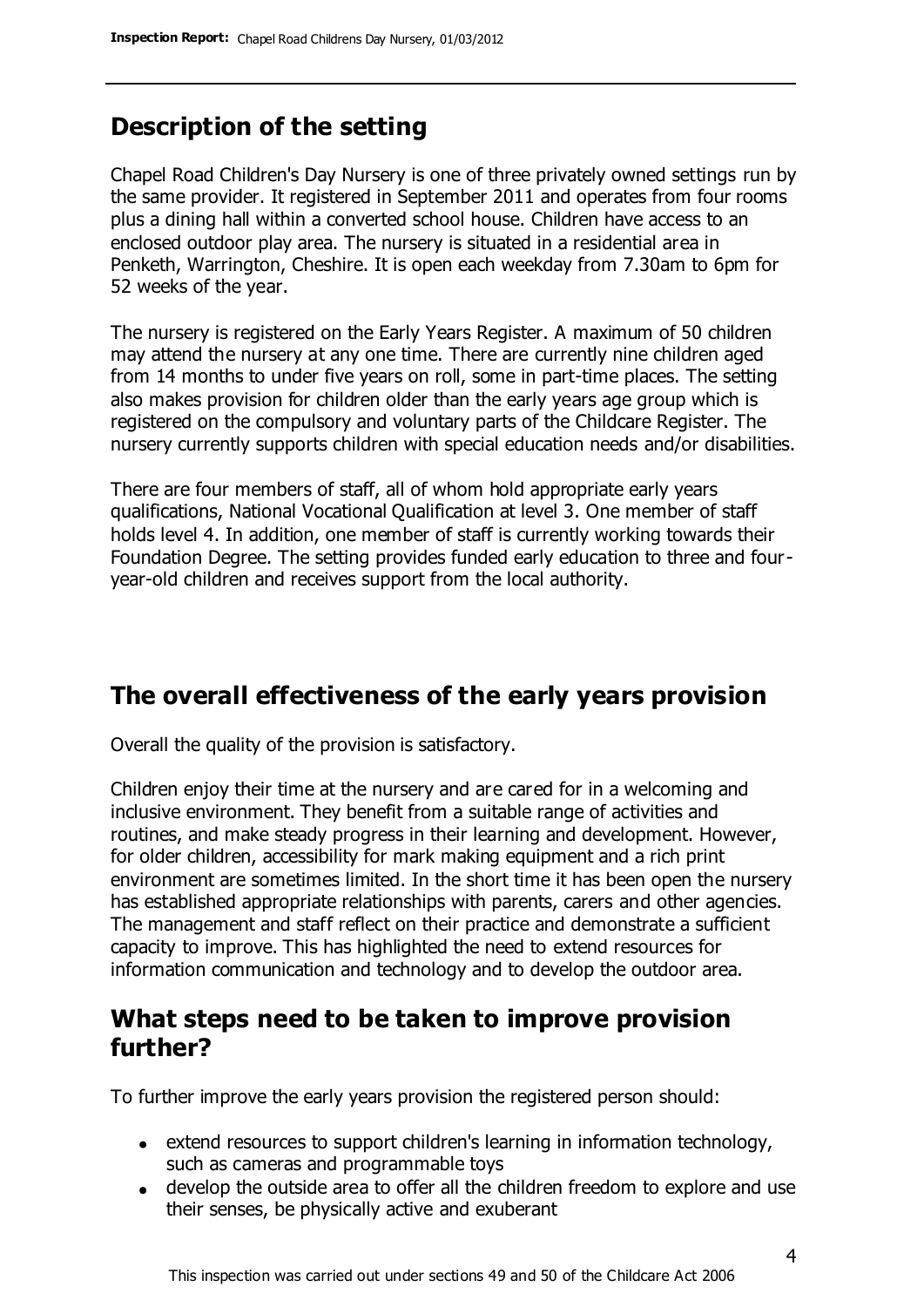increase the children's accessibility to mark making materials and a rich print environment, in order to develop their early literacy skills.

### **The effectiveness of leadership and management of the early years provision**

Appropriate procedures are in place for the recruitment, selection and induction of staff, which help ensure the suitability of staff to work with young children. Staff have a sufficient understanding of the procedures to follow should they be concerned about a child's welfare. Consequently, children are appropriately safeguarded. Risk assessments are carried out to further enhance children's safety. Staff are suitably trained to administer first aid if necessary and have begun to regularly follow emergency evacuation procedures with children.

The nursery is in its early stages and the manager and her small team are establishing their practice, working well together. They have identified aspects for future progression and make ongoing changes to suit the growing numbers of children on role. The staff are enthusiastic, committed and keen to attend training opportunities to develop and refresh their knowledge. They work regularly with the local authority to target areas for improvement. They have emerging plans to implement a broad range of resources and activities to improve outcomes for children.

Space and resources are sufficiently organised. Staff members respond promptly to individual children's need. Appropriate use is made of space to provide children with easy access to a variety of resources. Children are able to make choices and self-select activities independently from low-level storage units. This helps nurture their decision making skills and independence. The number of children and staff on role has recently increased. Therefore, more effort has been made to utilise space and resources in other rooms, offering more challenge to older children.

Partnerships with parents are developing as the staff are warm and welcoming when children arrive. Staff know the children well and have established an appropriate level of communication between parents and carers. Partnerships with external agencies are becoming established to ensure children's individual needs are met. The nursery promotes diversity and ensures an inclusive practice for all children attending the setting.

### **The quality and standards of the early years provision and outcomes for children**

Staff have a sound understanding of the Early Years Foundation Stage to support children in making generally good progress towards the early learning goals. Systems are in place to observe the children on a regular basis. This informs future planning in order to sufficiently cater for their individual needs. Staff aim to deliver an appropriate balance between child-initiated and adult-led activities which allows children to make choices. For example, they can choose between sitting quietly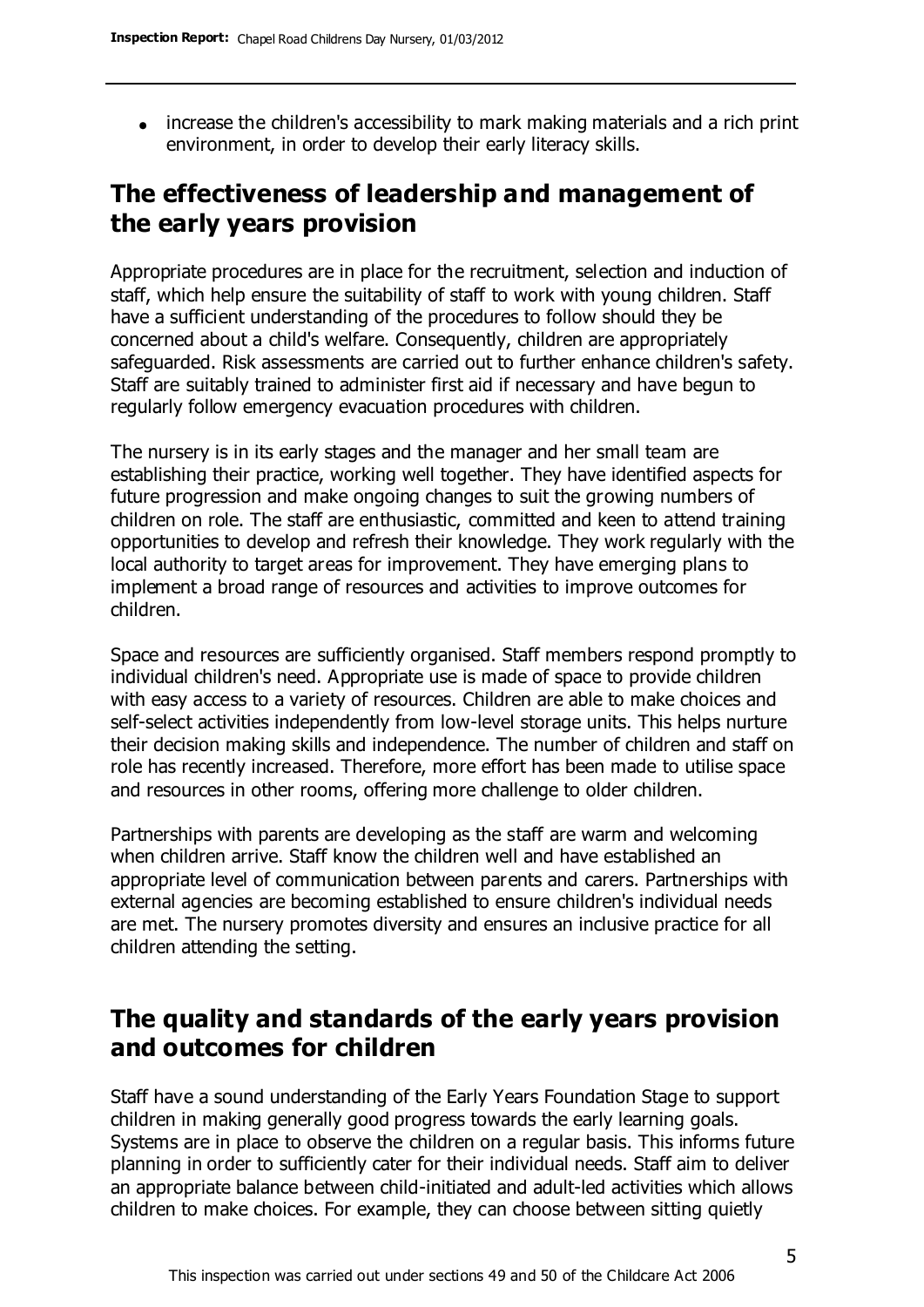and sharing a book or baking pizza in the role play kitchen.

Due to current numbers on role, all children join together in one room. Staff have an appropriate knowledge and understanding of children's development. The younger children have space in which to explore and feel safe however, opportunities to extend learning for the older children is sometimes limited. For example, different mark making materials are not always made available and there is a lack of print in the room where the children currently spend the majority of their time.

Children gain an understanding of numeracy and problem solving as they count and build a tower with large bricks, working together. They use their imagination in creative activities as they paint, build from recycled materials and draw. Resources, such as dolls, jigsaws and books help promote children's awareness of the wider world and our diverse society. Children begin to understand about different cultures and lifestyles as they celebrate Chinese New Year. They identify China on a map and taste different food. Younger children show interest in toys incorporating technology as they press buttons to make sounds. Older children are given time on the office computer, however, additional resources to extend their learning in information technology are limited. This has a potential impact on developing their skills for the future.

Children are developing a sense of belonging to the setting. Their behaviour is generally good and the staff have positive strategies to encourage appropriate behaviour. Hygiene standards are well maintained and the children have an awareness of personal hygiene practices through regular routines. For example, they wash their hands before eating and after visiting the bathroom. Healthy eating is promoted and fresh drinking water is available. Children are beginning to develop an understanding of the benefits of a healthy active lifestyle as they run, use ride on equipment and practice ball skills. However, staff have highlighted the need to develop the outdoor area to provide opportunities that extend learning for all children. Children's knowledge and understanding of the world is promoted as the staff encourage them to join the bug hunt, looking for ladybirds, spiders and webs.

Children become active learners. They frequently initiate conversation and use simple sentences in social interaction with adults. Children are happy and confident, settling quickly. Younger children are meaningfully occupied through play in a calm environment. They have access to a wide variety of books and listen well to instruction, developing their language and communication skills. Staff play alongside them, intervening to prompt and extend their learning.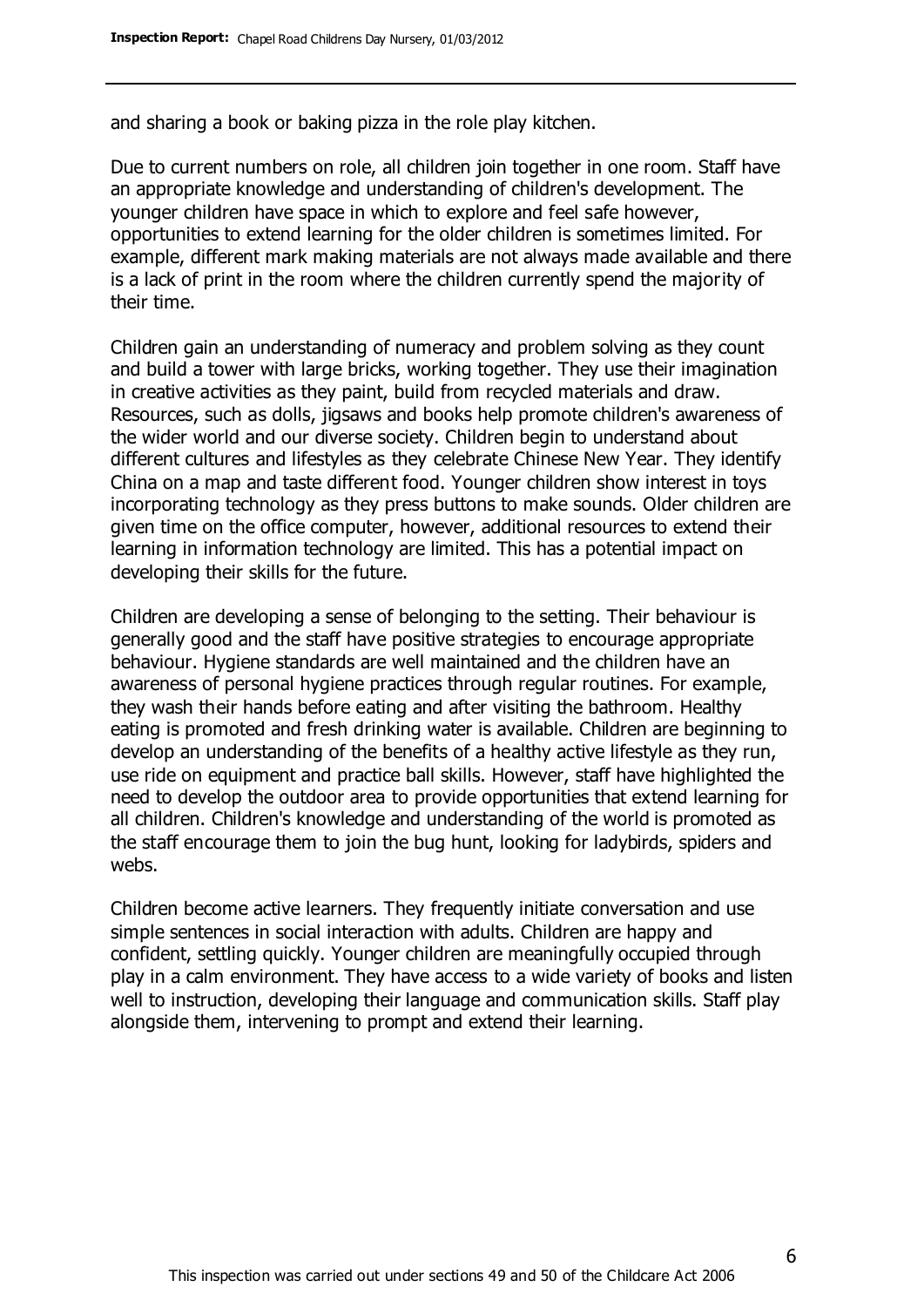### **Annex A: record of inspection judgements**

#### **The key inspection judgements and what they mean**

Grade 1 is Outstanding: this aspect of the provision is of exceptionally high quality Grade 2 is Good: this aspect of the provision is strong Grade 3 is Satisfactory: this aspect of the provision is sound Grade 4 is Inadequate: this aspect of the provision is not good enough

#### **The overall effectiveness of the early years provision**

| How well does the setting meet the needs of the      |  |
|------------------------------------------------------|--|
| children in the Early Years Foundation Stage?        |  |
| The capacity of the provision to maintain continuous |  |
| improvement                                          |  |

#### **The effectiveness of leadership and management of the early years provision**

| The effectiveness of leadership and management of the             |   |
|-------------------------------------------------------------------|---|
| <b>Early Years Foundation Stage</b>                               |   |
| The effectiveness of leadership and management in embedding       |   |
| ambition and driving improvement                                  |   |
| The effectiveness with which the setting deploys resources        |   |
| The effectiveness with which the setting promotes equality and    | 3 |
| diversity                                                         |   |
| The effectiveness of safeguarding                                 |   |
| The effectiveness of the setting's self-evaluation, including the | 3 |
| steps taken to promote improvement                                |   |
| The effectiveness of partnerships                                 | 3 |
| The effectiveness of the setting's engagement with parents and    |   |
| carers                                                            |   |

#### **The quality of the provision in the Early Years Foundation Stage**

The quality of the provision in the Early Years Foundation Stage  $\vert$  3

#### **Outcomes for children in the Early Years Foundation Stage**

| <b>Outcomes for children in the Early Years Foundation</b>    |  |
|---------------------------------------------------------------|--|
| <b>Stage</b>                                                  |  |
| The extent to which children achieve and enjoy their learning |  |
| The extent to which children feel safe                        |  |
| The extent to which children adopt healthy lifestyles         |  |
| The extent to which children make a positive contribution     |  |
| The extent to which children develop skills for the future    |  |

Any complaints about the inspection or report should be made following the procedures set out in the guidance available from Ofsted's website: www.ofsted.gov.uk